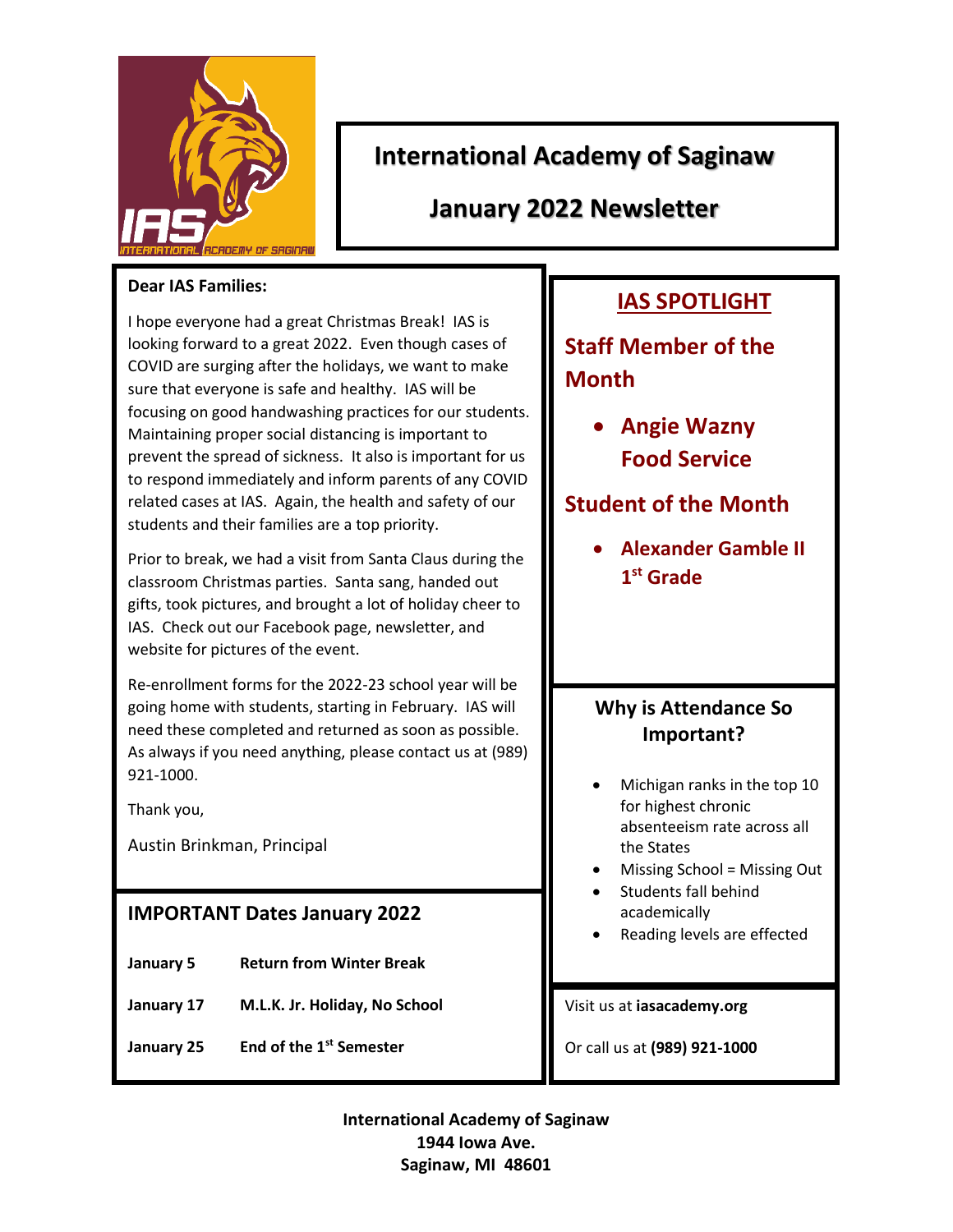#### **Winter Weather School Closings**

In the event school needs to be cancelled due to weather, **IAS will report closing to ABC 12, NBC 25, and FOX 66**. IAS will also be sending a call from school messenger. **Please make sure that your correct phone number is updated into our system.**



#### **Christmas Party Celebration at IAS**



**Ms. Edwards and 1st /2nd Grade** 



**(Staff) Ms. Simms and Ms. Taylor**

#### **SKYWARD Student/Family Access**

You can now access all of your students grades and attendance through SKYWARD. The link to access the student/family access is on our schools website **iasacademy.org**.

You will need to select the **parent portal** option at the top of the webpage, to gain access to the **SKYWARD link**. When the log in page appears there is a drop down box below the username and password box that you will need to select **family/student access**.

Log in name is the first 5 letters of your last name, first 3 letters of first name, then add 3 zeros. If you have not yet done so, please call IAS (989) 921-1000 or contact your student's teacher for your SKYWARD password ID #.



**International Academy of Saginaw 1944 Iowa Ave. Saginaw, MI 48601**